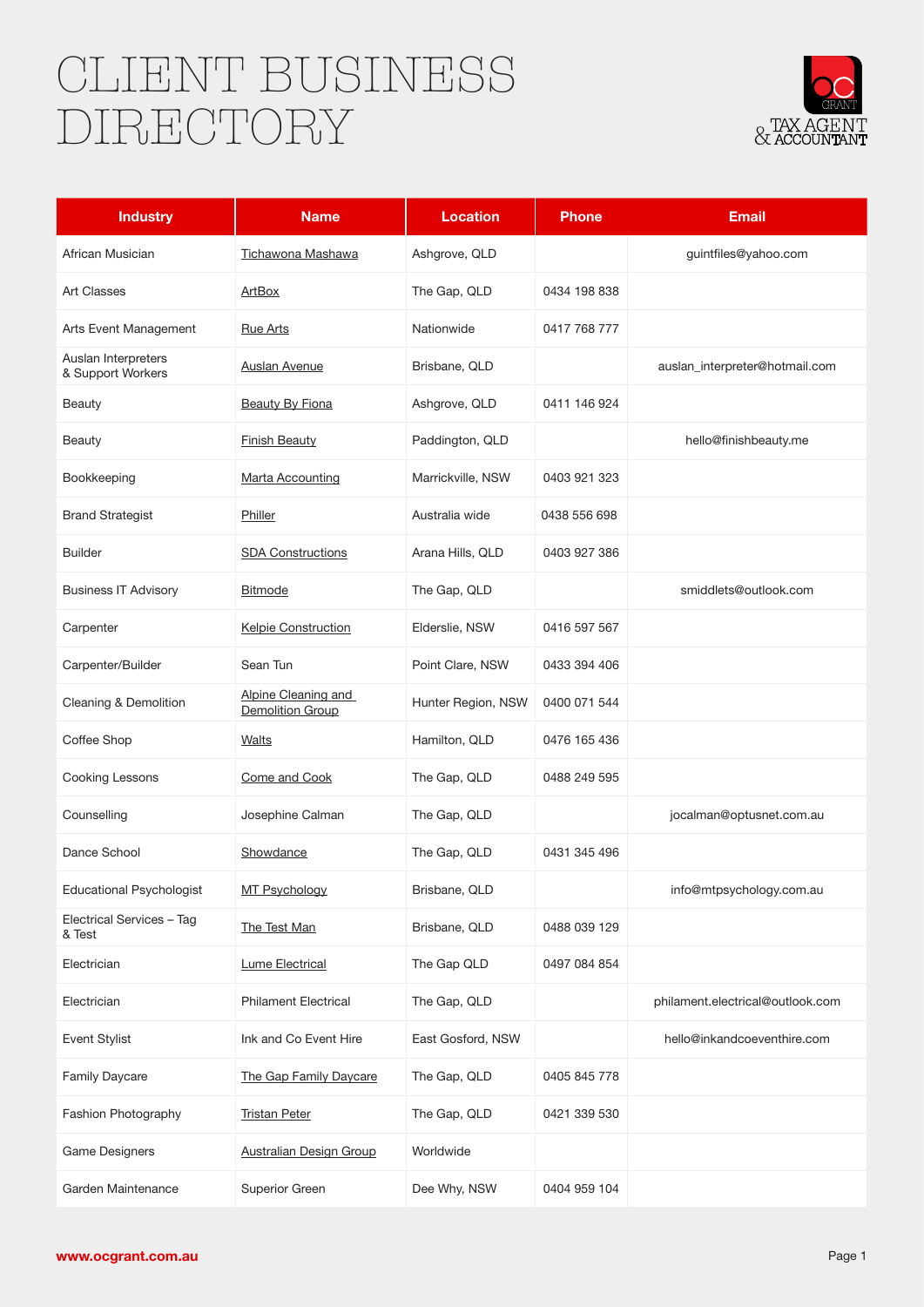## CLIENT BUSINESS DIRECTORY

| <b>Industry</b>                          | <b>Name</b>                                        | <b>Location</b>         | <b>Phone</b> | <b>Email</b>                       |
|------------------------------------------|----------------------------------------------------|-------------------------|--------------|------------------------------------|
| Graphic Designer                         | Smarta by Design                                   | Marrickville, NSW       | 02 9557 7213 | hello@smartabydesign.com.au        |
| Graphic Designer                         | <b>Wise Creative</b>                               | Brisbane, QLD           | 0415 757 434 |                                    |
| <b>Handmade Ceramics</b>                 | Melanie Hardy Ceramics<br>Studio                   | The Gap, QLD            | 0422 225 190 | melaniehardyceramics@gmail.com     |
| Handmade Jewellery                       | <b>Lunar DeeSigns</b>                              | Brisbane, QLD           | 0416 550 595 |                                    |
| <b>Health Coach</b>                      | <b>Healthfit Coaching</b>                          | Brisbane, QLD           |              | info@healthfitcoaching.com         |
| <b>Ice Creamery</b><br>(mob. for events) | Dippin' Dots                                       | Willowbank, QLD         |              | katrina.ddicecream@bigpond.com     |
| <b>Insect Education</b>                  | Bugs Ed                                            | The Gap, QLD            |              | michelle@bugsed.com                |
| Kitchen Design & Installation            | David Goldsworthy                                  | Karana Downs, QLD       | 0432 370 510 |                                    |
| Landscaper                               | All Seasons Landscaping                            | Moggill, QLD            | 0404 490 301 |                                    |
| Landscaper                               | Invision Landscape Design                          | Rouse Hill, NSW         | 0426 509 737 |                                    |
| Landscaper                               | Revamp Landscapes                                  | The Gap, QLD            | 0402 327 921 |                                    |
| Milliner                                 | <b>Christie Millinery</b>                          | Australia               |              | christie@christiemillinery.com     |
| Mobile Coffee Cart                       | My Coffee Box                                      | The Gap, QLD            | 0490 018 801 |                                    |
| Music Production & Mixing                | <b>Kev Browne Music Services</b>                   | The Gap, QLD            | 0488 190 000 |                                    |
| Musician/Entertainment                   | <b>Sanctuary String Quartet</b>                    | Nationwide              | 0417 768 777 |                                    |
| Natural Therapies & Retreats             | <b>Karma Therapies</b>                             | Brisbane, QLD           | 0408 781 914 |                                    |
| Not for Profit Community<br>Group        | Centre for Aboriginal<br>Independence & Enterprise | Ocean View, QLD         |              | wayne.coolwell@caie.com.au         |
| Not for Profit Community<br>Group        | Indigenous Sport<br>Queensland                     | Ocean View, QLD         |              | info@indigenoussportqueensland.com |
| OHS - Safety Management                  | Rhys-Davies Safety<br><b>Management Services</b>   | Brisbane, QLD           |              | b.morley-davies@rhys-davies.com.au |
| Painter & Decorator                      | Nomad Painting &<br>Decorating                     | Brisbane, QLD           | 0459 544 411 |                                    |
| Pest Control                             | Paragon Pest Control                               | Brisbane, QLD           | 1300 901 046 |                                    |
| Photographer                             | <b>Brooke Biro Photography</b>                     | East Gosford, NSW       |              | hello@brookebirophotography.com    |
| Photography Services                     | <b>Bigger Boat Creative</b><br>Solutions           | The Gap, QLD            | 0409 107 079 | info@biggerboat.com.au             |
| Plumber                                  | <b>Bob Wrench Plumbing</b>                         | Bridgeman Downs,<br>QLD | 0404 842 541 |                                    |
| Podiatrist (Mobile)                      | Pod To You                                         | The Gap, QLD            | 0413 417 613 |                                    |
| Private Chef                             | Delectable Dining                                  | The Gap, QLD            |              | lisa@delectabledining.com.au       |
| Psychologist                             | <b>Kate Mutimer</b>                                | Mullumbimby, NSW        |              |                                    |
| <b>Real Estate Sales</b>                 | <b>Sherryl Dobbie</b>                              | The Gap, QLD            | 0439 030 994 |                                    |